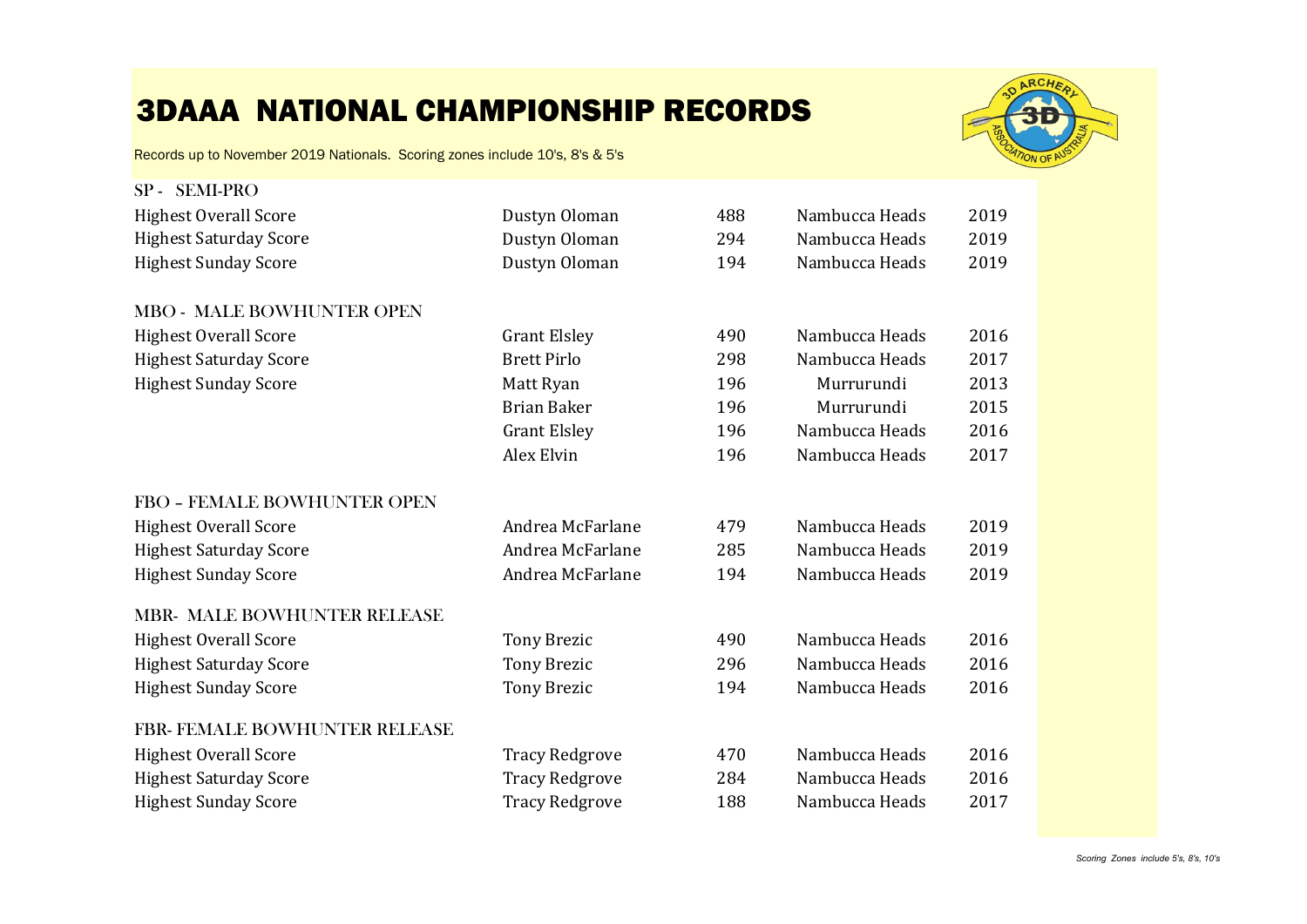

| <b>MBF- MALE BOWHUNTER FINGERS</b> |                       |     |                |      |
|------------------------------------|-----------------------|-----|----------------|------|
| <b>Highest Overall Score</b>       | Rhys Aizlewood        | 450 | Murrurundi     | 2012 |
| <b>Highest Saturday Score</b>      | <b>Rhys Aizlewood</b> | 274 | Murrurundi     | 2012 |
| <b>Highest Sunday Score</b>        | Jayden Callon         | 179 | Nambucca Heads | 2016 |
| FBF-FEMALE BOWHUNTER FINGERS       |                       |     |                |      |
| <b>Highest Overall Score</b>       | Joanne Bogie          | 448 | Nambucca Heads | 2018 |
| <b>Highest Saturday Score</b>      | Joanne Bogie          | 273 | Nambucca Heads | 2019 |
| <b>Highest Sunday Score</b>        | Joanne Bogie          | 180 | Nambucca Heads | 2016 |
| <b>MCU-MALE COMPOUND UNAIDED</b>   |                       |     |                |      |
| <b>Highest Overall Score</b>       | Alex Spath            | 446 | Nambucca Heads | 2016 |
| <b>Highest Saturday Score</b>      | Alex Spath            | 266 | Nambucca Heads | 2016 |
| <b>Highest Sunday Score</b>        | Matt Hatch            | 185 | Nambucca Heads | 2016 |
| FBU- FEMALE BOWHUNTER UNAIDED      |                       |     |                |      |
| <b>Highest Overall Score</b>       | <b>Bec Hatch</b>      | 405 | Nambucca Heads | 2019 |
| <b>Highest Saturday Score</b>      | <b>Bec Hatch</b>      | 247 | Nambucca Heads | 2019 |
| <b>Highest Sunday Score</b>        | <b>Bec Hatch</b>      | 163 | Nambucca Heads | 2017 |
|                                    | Libby White           | 163 | Nambucca Heads | 2018 |
| <b>RU-RECURVE UNAIDED</b>          |                       |     |                |      |
| <b>Highest Overall Score</b>       | <b>Richard Peters</b> | 419 | Nambucca Heads | 2019 |
| <b>Highest Saturday Score</b>      | Mike Savage           | 264 | Nambucca Heads | 2019 |
| <b>Highest Sunday Score</b>        | Mike Savage           | 170 | Caboolture     | 2014 |
|                                    |                       |     |                |      |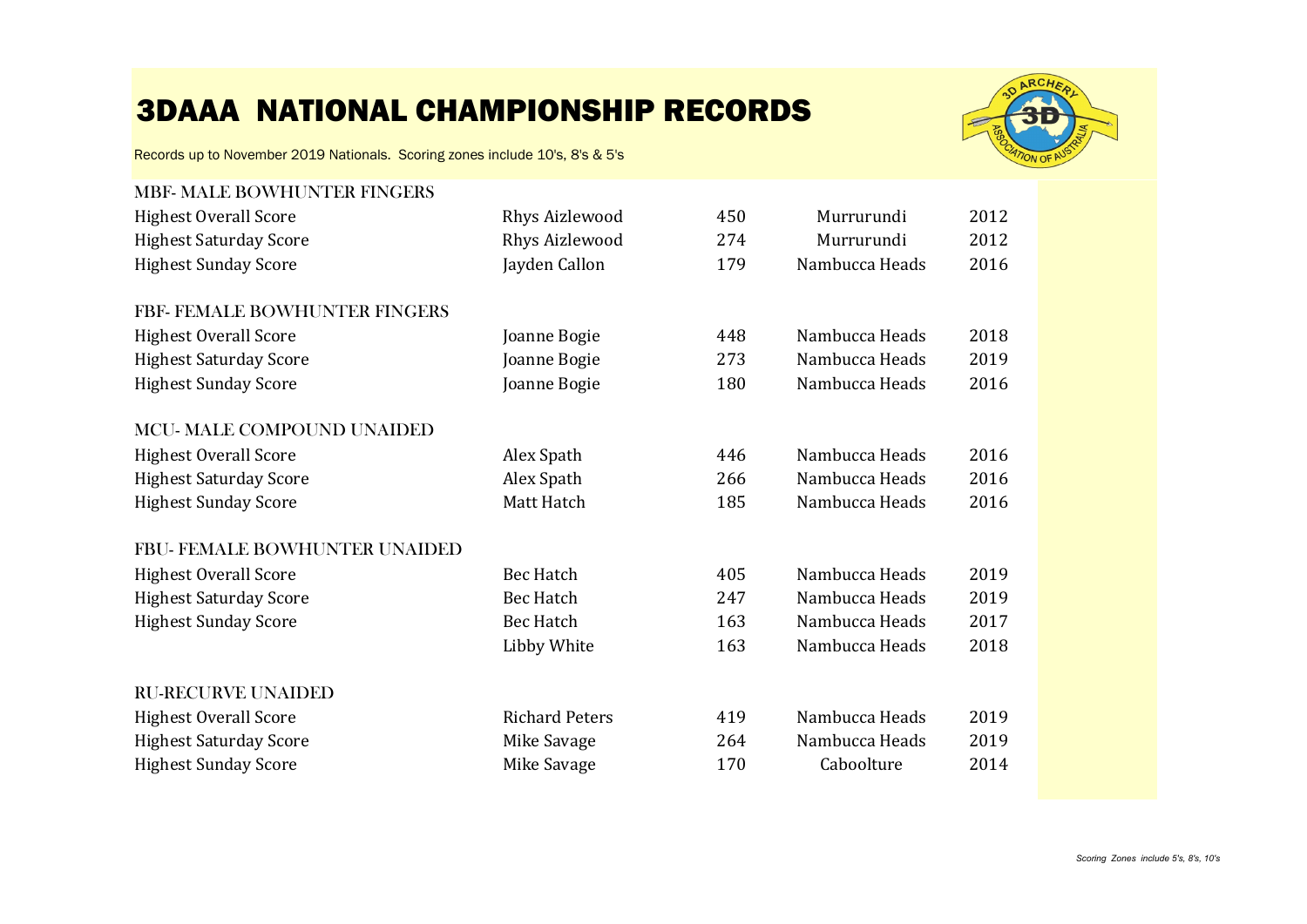

| <b>TRAD-TRADITIONAL</b>         |                        |     |                |      |
|---------------------------------|------------------------|-----|----------------|------|
| <b>Highest Overall Score</b>    | <b>Richard Peters</b>  | 398 | Nambucca Heads | 2017 |
| <b>Highest Saturday Score</b>   | <b>Richard Peters</b>  | 243 | Nambucca Heads | 2017 |
| <b>Highest Sunday Score</b>     | Greg Allen             | 169 | Caboolture     | 2014 |
| <b>MSR-MALE SENIOR</b>          |                        |     |                |      |
| <b>Highest Overall Score</b>    | <b>Brian McFarlane</b> | 482 | Nambucca Heads | 2017 |
| <b>Highest Saturday Score</b>   | Brian McFarlane        | 290 | Nambucca Heads | 2017 |
|                                 | Chris Smith            | 290 | Nambucca Heads | 2017 |
| <b>Highest Sunday Score</b>     | Chris Smith            | 196 | Nambucca Heads | 2016 |
|                                 | Brian McFarlane        | 196 | Nambucca Heads | 2019 |
| <b>SMC- SENIOR MASTER CLASS</b> |                        |     |                |      |
| <b>Highest Overall Score</b>    | Ron Cornish            | 455 | Nambucca Heads | 2016 |
| <b>Highest Saturday Score</b>   | Ron Cornish            | 275 | Nambucca Heads | 2016 |
| <b>Highest Sunday Score</b>     | Rod Shorten            | 184 | Nambucca Heads | 2016 |
| <b>HC-HUNTER CLASS</b>          |                        |     |                |      |
| <b>Highest Overall Score</b>    | <b>Will Bristow</b>    | 490 | Nambucca Heads | 2018 |
| <b>Highest Saturday Score</b>   | <b>Will Bristow</b>    | 298 | Nambucca Heads | 2018 |
| <b>Highest Sunday Score</b>     | Jamie Gilroy           | 200 | Nambucca Heads | 2016 |
| FHC-FEMALE HUNTER CLASS         |                        |     |                |      |
| <b>Highest Overall Score</b>    | Jessica Lovering       | 482 | Nambucca Heads | 2016 |
| <b>Highest Saturday Score</b>   | Jessica Lovering       | 292 | Nambucca Heads | 2016 |
| <b>Highest Sunday Score</b>     | Jessica Lovering       | 196 | Nambucca Heads | 2018 |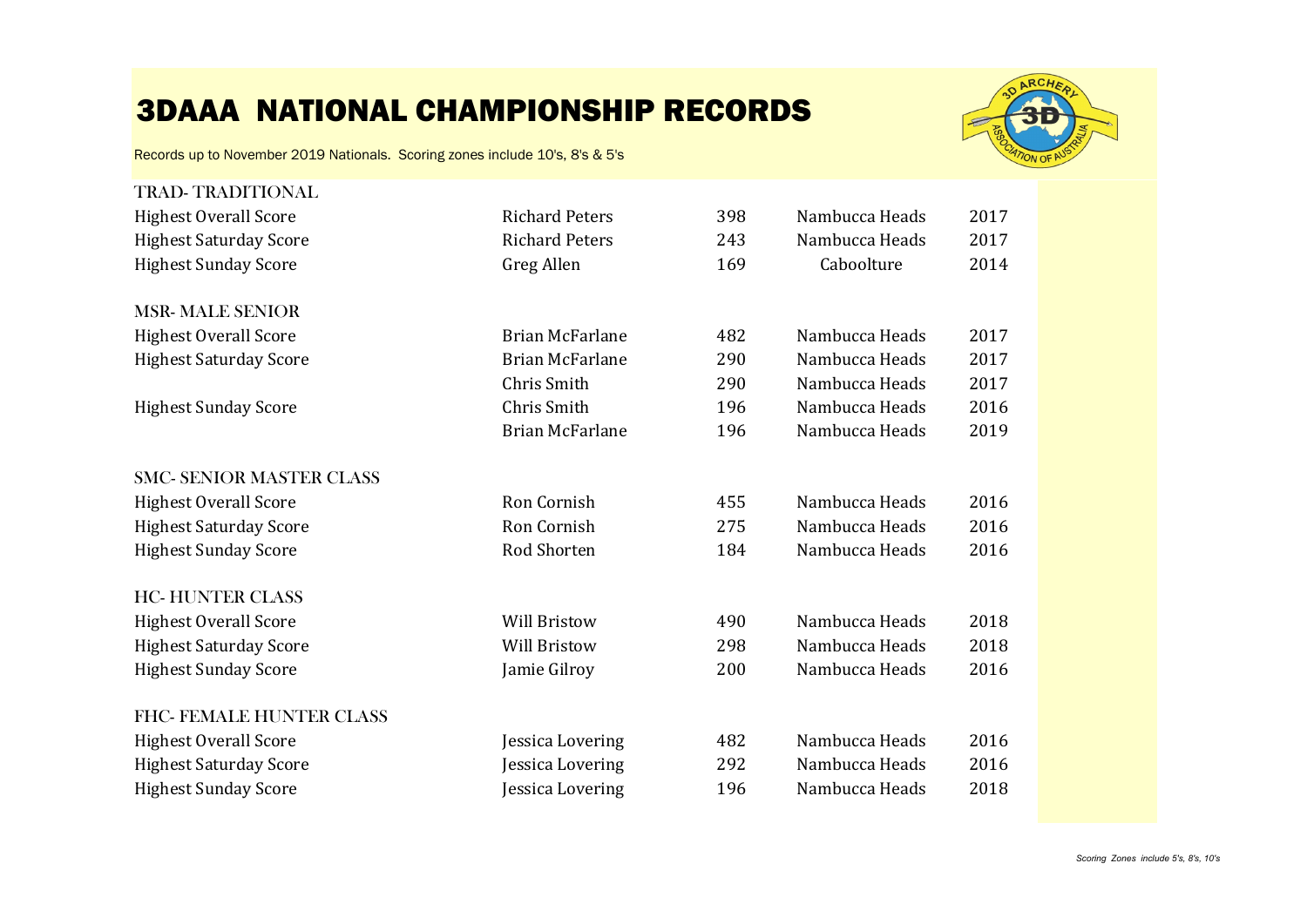

Records up to November 2019 Nationals. Scoring zones include 10's, 8's & 5's

#### YMR 15-17- YOUTH MALE RELEASE Highest Overall Score Lewis Heaton 493 Nambucca Heads 2016 Highest Saturday Score Alex Elvin 293 Murrurundi 2012 Lewis Heaton 293 Nambucca Heads<br>
Iake Collins 200 Caboolture Highest Sunday Score Jake Collins 200 Caboolture 2014 Lewis Heaton 200 Nambucca Heads YMR 13-14- YOUTH MALE RELEASE Highest Overall Score Drew Orton 493 Nambucca Heads 2017 Highest Saturday Score James Templar 296 Nambucca Heads 2016 Highest Sunday Score Matt Bradshaw 198 Nambucca Heads 2016 Drew Orton 198 Nambucca Heads 2016<br>Max Eddington 198 Nambucca Heads 2017 Max Eddington 198 Nambucca Heads YF- YOUTH FEMALE Highest Overall Score Amber Reinbott 498 Nambucca Heads 2019 Highest Saturday Score Amber Reinbott 300 Nambucca Heads 2019 Highest Sunday Score Mikala Shevill 198 Nambucca Heads 2016 Amber Reinbott 198 Nambucca Heads 2018<br>
Amber Reinbott 198 Nambucca Heads 2019 Amber Reinbott 198 Nambucca Heads YU- YOUTH UNAIDED Highest Overall Score Brodie Hatch 396 Nambucca Heads 2016 Highest Saturday Score Brodie Hatch 231 Nambucca Heads 2016 Highest Sunday Score